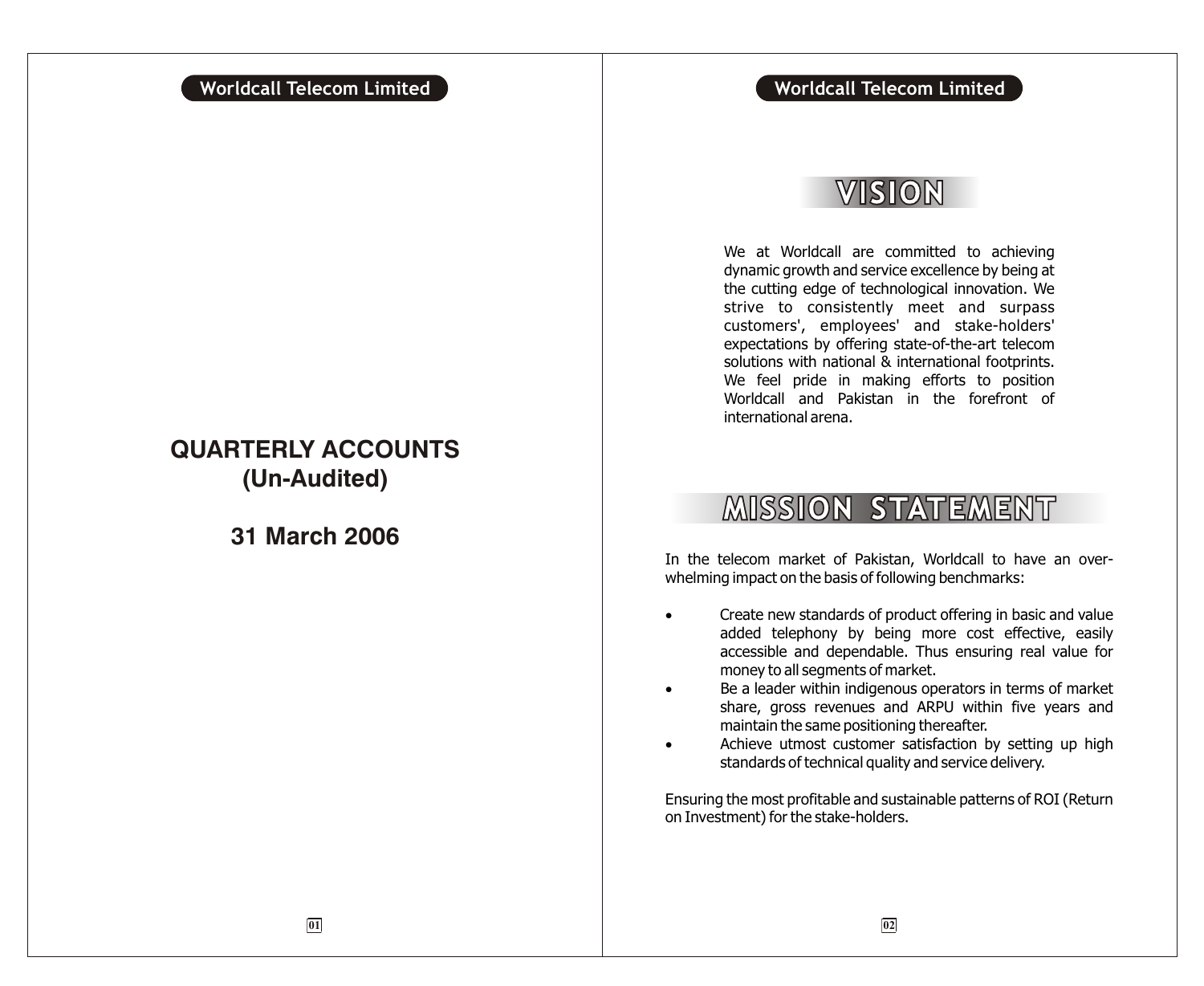# Contents

*Page Five*

Company information

*Page Seven*

Directors' review

*Page Nine*

*Balance sheet*

*Page Ten*

Profit & loss account

*Page Eleven*

Cash flow statement

*Page Twelve*

Statement of changes in equity

## *Page Thirteen*

Notes to the accounts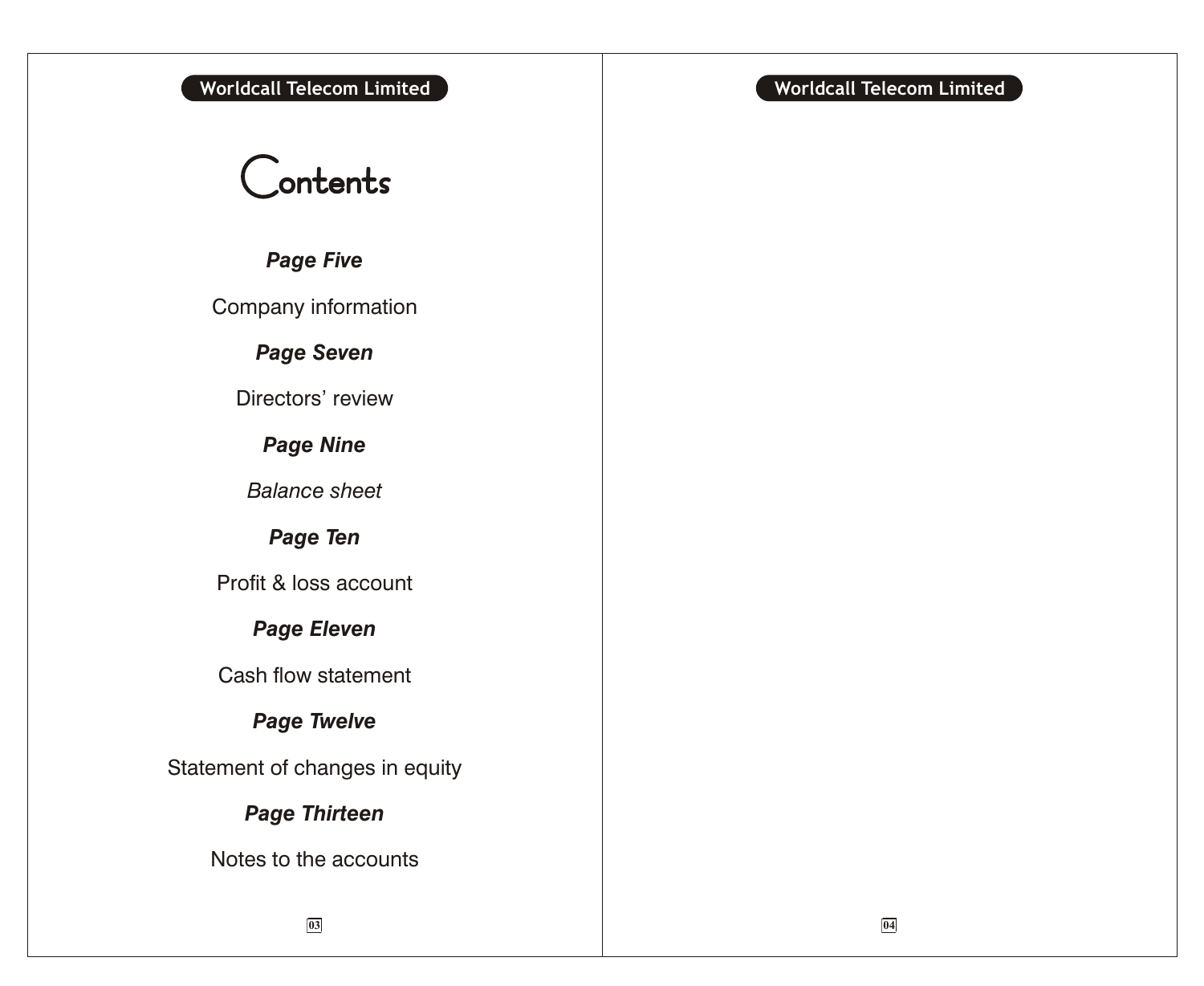## **Worldcall Telecom Limited and Service 2018 (Service 2018) Worldcall Telecom Limited**

## COMPANY INFORMATION

| <b>Board of Directors</b>                   | Sulieman Ahmed Said Al-Hoqani (Chairman)<br>Salmaan Taseer (Chief Executive Officer)<br>Shaan Taseer<br>Aamna Taseer<br>Tanvir Ahmad<br>Air Vice Marshal (R) Syed Imtiaz Hyder<br>Muhammad Bilal Sheikh<br>Arshed Ahmed Khan<br>Abid Raza                                                                                                                                                                                                                                                                                                                                                                                    |
|---------------------------------------------|------------------------------------------------------------------------------------------------------------------------------------------------------------------------------------------------------------------------------------------------------------------------------------------------------------------------------------------------------------------------------------------------------------------------------------------------------------------------------------------------------------------------------------------------------------------------------------------------------------------------------|
| <b>Chief Financial Officer</b>              | Muhammad Naveed Tariq                                                                                                                                                                                                                                                                                                                                                                                                                                                                                                                                                                                                        |
| <b>Audit Committee</b>                      | <b>Tanvir Ahmad</b><br>Shaan Taseer<br>Aamna Taseer                                                                                                                                                                                                                                                                                                                                                                                                                                                                                                                                                                          |
| <b>Company Secretary</b>                    | <b>Ahmad Bilal</b>                                                                                                                                                                                                                                                                                                                                                                                                                                                                                                                                                                                                           |
| <b>Auditors</b>                             | KPMG Taseer Hadi & Co.<br><b>Chartered Accountants</b>                                                                                                                                                                                                                                                                                                                                                                                                                                                                                                                                                                       |
| <b>Legal Advisers</b>                       | Hosain & Rahim<br>Advocates                                                                                                                                                                                                                                                                                                                                                                                                                                                                                                                                                                                                  |
| <b>Bankers</b>                              | Allied Bank of Pakistan Limited<br>Askari Commercial Bank Limited<br>Crescent Commercial Bank Limited<br>Faysal Bank Limited<br><b>Habib Bank Limited</b><br><b>KASB Bank Limited</b><br><b>MCB Bank Limited</b><br>National Bank of Pakistan<br><b>ORIX Leasing Pakistan Limited</b><br>Pak Kuwait Investment Co. (Pvt) Limited<br>Pak Oman Investment Co. Limited<br>Pakistan Industrial Credit &<br><b>Investment Corporation Limited</b><br>PICIC Commercial Bank Limited<br>Prime Commercial Bank Limited<br>Soneri Bank Limited<br><b>Standard Chartered Bank</b><br>Standard Chartered Modaraba<br>Union Bank Limited |
| <b>Registrar and Shares Transfer Office</b> | THK Associates (Pvt.) Limited<br><b>Ground Floor</b><br>Modern Motors House.<br>Beaumont Road, Karachi<br>28 (021) 5689021, 111-000-322                                                                                                                                                                                                                                                                                                                                                                                                                                                                                      |
| <b>Registered Office/Head Office</b>        | 103-C/II, Gulberg-III<br>Lahore, Pakistan.<br>28 (042) 5757591-4<br>Fax: (042) 5757590, 5877920                                                                                                                                                                                                                                                                                                                                                                                                                                                                                                                              |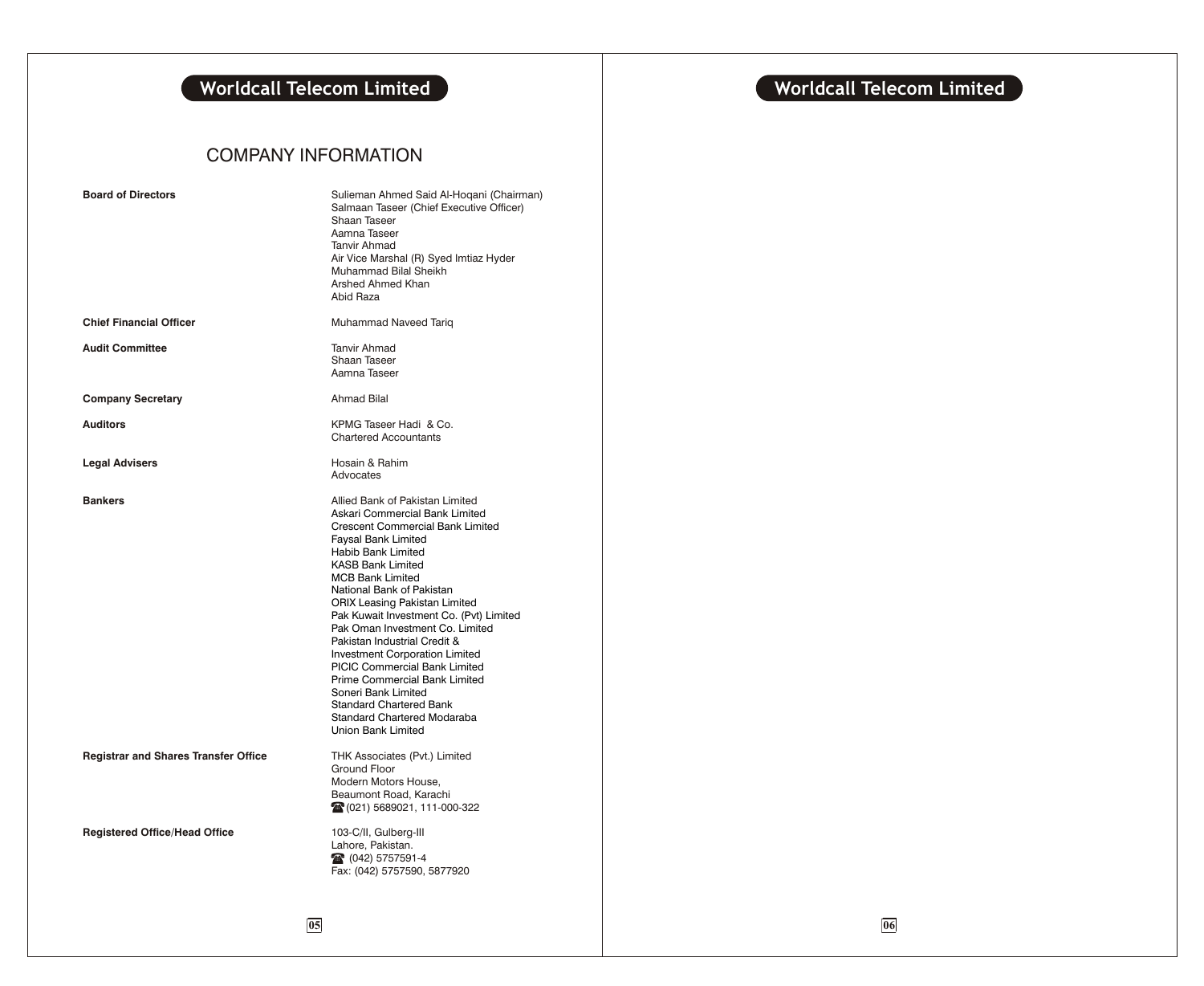## **DIRECTORS' REVIEW**

The Directors of Worldcall Telecom Limited (the Company) feel pleasure in presenting to the shareholders, the  $3<sup>rd</sup>$  quarterly accounts for the period ended March 31, 2006.

## **CURRENT STATUS**

The Directors are pleased to announce that WLL service has now been launched in sixteen (16) major cities of Punjab, which includes one or two cities of NWFP and Sindh. The Company is now embarking on its second phase of project deployment. The second phase will be rolled out in two stages and will cover 40 cities throughout Pakistan. The ordering process for stage-1 is in full swing and aggressively targeted the completion in the best possible shortest period of time.

The WLL subscriber base is constantly on the rise, a 14% increase in subscriber base has been recorded during the third quarter, which is promising and shows customers' satisfaction and trust on the Company.

The Company's foothold in the wireless-payphones market is showing signs of continuous improvement.

Major expansion is underway in the LDI division, whereby, a 53% capacity enhancement will be achieved with the installation of new media gateways.

### **ONGOING DEVELOPMENTS**

The management of your Company is pleased to inform that the Honorable Lahore High Court has approved the scheme of arrangement/amalgamation for the merger of Worldcall Communications Limited, Worldcall Multimedia Limited and Worldcall Broadband Limited into Worldcall Telecom Limited on April 24, 2006. Necessary formalities shall be completed in order to make the merger effective. The effective date of the merger is 01 July 2005 and accordingly the Company will be issuing combined accounts for the year ending 30 June 2006.

Amatis Limited C/o Amaranth LLC, a US Hedge fund, has entered into convertible loan arrangement with the Company, whereby an amount of US\$ 25 million shall be provided to the Company subject to the terms and conditions set for the in the agreement. The contract in this regard has been signed and forwarded to State Bank of Pakistan for registration.

On our request for the staggering of balance spectrum fee, the Economic Coordination Committee of federal cabinet has granted a 4 year moratorium for payment of balance spectrum fee. In order to sort out the modalities of balance payment, a committee has been formed by Ministry of Information Technology which includes the representative from Ministry of Finance and Pakistan Telecommunication Authority.

### **OVERVIEW OF ACCOUNTS**

The Company has earned total revenue of PKR 1.8 billion for the nine months ended March 2006. A gross margin of 17% was made with a cash profit of 174 million. Promising signs include a shift from 8% operating loss (PKR 44 million) for the second quarter to a 3%

operating profit (PKR 19 million) for the third quarter. This has been made possible by continuous efforts put in by the Management to maximize profits and optimize operational expenditure.

The Company is aggressively pursuing its deployment program to achieve the objective of being the single largest alternative fixed telephony services provider, after the incumbent.

## **FUTURE OUTLOOK**

With the objective of providing a better and seamless WLL service, the Management has decided to further strengthen the existing network deployment by increasing the installed capacity. The first initiative in this respect is being taken in Lahore where additional BTS sites are being deployed.

The Management is keeping a keen eye on the upcoming competition and is focused on expanding the subscriber base, thereby, capitalizing on the first movers advantage in all virgin markets. With a view to stay competitive in the WLL market, the Management has taken an initiative to bring in more pull so as to complement the existing push strategy. Launch of P3K scheme is a step in this direction and the results have been very encouraging (average per day activations have doubled, subsequent to the launch of this scheme).

### **General**

Worldcall appreciates the hard work and determination of its employees that has helped it to become one of the leading telecom companies in Pakistan. Worldcall continues to rely on its employees for its future expansion and believes in the mutual sharing of rewards that are a result of the endeavors of its employees. Worldcall Group condole the sudden sad demise of Mr. Tanvir Ahmad and join his family in this hour of grief. The Management pray to Allah Almighty to grant them courage to bear this loss and May his soul rest in peace.

For and on behalf of the Board of Directors

Lahore **Salmaan Taseer Chief Executive Officer**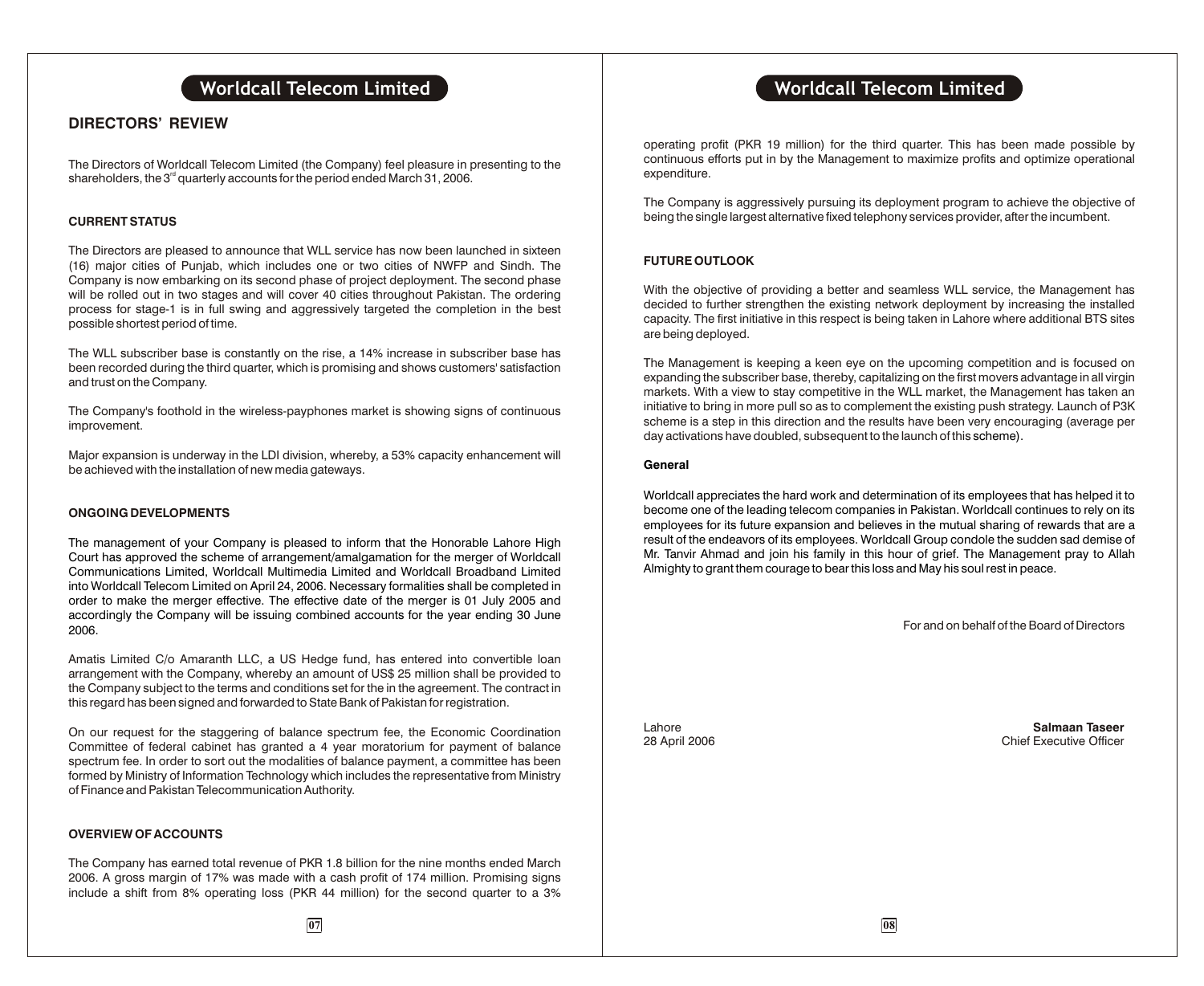## **BALANCE SHEET AS AT 31 MARCH 2006 (Un-Audited)**

|                                                                                                                                                                                                                                       |                        | 31 March                                                                                             | 30 June                                                                                               |  |
|---------------------------------------------------------------------------------------------------------------------------------------------------------------------------------------------------------------------------------------|------------------------|------------------------------------------------------------------------------------------------------|-------------------------------------------------------------------------------------------------------|--|
|                                                                                                                                                                                                                                       | Note                   | 2006<br><b>Rupees</b>                                                                                | 2005<br>Rupees                                                                                        |  |
| PROPERTY, PLANT AND EQUIPMENT<br><b>INTANGIBLE ASSETS</b><br>LONG TERM ADVANCES<br>LONG TERM DEPOSITS<br><b>DEFERRED TAXATION</b>                                                                                                     | 4                      | 2,926,197,685<br>2,320,270,342<br>9,943,640<br>30,694,472<br>37,671,716<br>5,324,777,855             | 2,226,546,030<br>2,413,020,723<br>6,423,070<br>132,705,733<br>12,703,806<br>4,791,399,362             |  |
| <b>CURRENT ASSETS</b>                                                                                                                                                                                                                 |                        |                                                                                                      |                                                                                                       |  |
| Stock-in-trade<br>Trade debts<br>Loans and advances<br>Deposits and prepayments<br>Other receivables<br>Cash and bank balances                                                                                                        |                        | 4,236,226<br>272,504,620<br>145,190,361<br>137,953,498<br>20,364,570<br>621,319,020<br>1,201,568,295 | 436,390<br>300,367,332<br>132,351,745<br>122,164,138<br>32,971,461<br>591,927,868<br>1,180,218,934    |  |
| <b>CURRENT LIABILITIES</b>                                                                                                                                                                                                            |                        |                                                                                                      |                                                                                                       |  |
| Trade and other payables<br>Interest and mark-up payable<br>Short term borrowings<br>Current maturity of long term finances<br>Current portion of liabilities against assets<br>subject to finance lease<br><b>NET CURRENT ASSETS</b> |                        | 779,397,807<br>15,880,332<br>53,908,273<br>252,045,430<br>56,827,919<br>1,158,059,761<br>43,508,534  | 948,931,291<br>55,584,139<br>29,539,157<br>75,000,000<br>55,172,957<br>1,164,227,544<br>15,991,390    |  |
| <b>NON CURRENT LIABILITIES</b><br>Long term finances<br>Liabilities against assets subject to finance lease<br>Long term deposits<br>Long term payables<br>Deferred liability for staff retirement benefits<br>License fee payable    | 6                      | 653,814,168<br>59,743,624<br>10,910,094<br>39,225,680<br>8,911,473<br>1,206,000,000<br>1,978,605,039 | 647,767,810<br>103,056,970<br>4,538,675<br>106,874,574<br>5,760,375<br>1,208,610,000<br>2,076,608,404 |  |
| <b>CONTINGENCIES AND COMMITMENTS</b>                                                                                                                                                                                                  | 7                      | 3,389,681,350                                                                                        | 2,730,782,348                                                                                         |  |
| <b>REPRESENTED BY</b>                                                                                                                                                                                                                 |                        |                                                                                                      |                                                                                                       |  |
| <b>SHARE CAPITAL AND RESERVES</b>                                                                                                                                                                                                     |                        |                                                                                                      |                                                                                                       |  |
| Share capital<br><b>Accumulated loss</b>                                                                                                                                                                                              |                        | 3,440,000,000<br>(50,318,650)<br>3,389,681,350                                                       | 2,750,000,000<br>(19,217,652)<br>2,730,782,348                                                        |  |
| The annexed notes 1 to 10 form an integral part of these financial statements.                                                                                                                                                        |                        |                                                                                                      |                                                                                                       |  |
| Lahore                                                                                                                                                                                                                                | <b>Chief Executive</b> |                                                                                                      | <b>Director</b>                                                                                       |  |

## **Worldcall Telecom Limited Worldcall Telecom Limited**

## **PROFIT AND LOSS ACCOUNT (UN-AUDITED) FOR THE NINE MONTHS ENDED 31 MARCH 2006**

|                                                | <b>Quarter ended</b><br>31 March<br>2006<br><b>Rupees</b> | Nine months ended<br>31 March<br>2006<br><b>Rupees</b> | Quarter ended<br>31 March<br>2005<br>Rupees | Nine months ended<br>31 March<br>2005<br>Rupees |
|------------------------------------------------|-----------------------------------------------------------|--------------------------------------------------------|---------------------------------------------|-------------------------------------------------|
| REVENUE                                        | 644,238,506                                               | 1,772,037,520                                          | 240,276,940                                 | 288,965,475                                     |
| DIRECT COST                                    | (527,926,837)                                             | (1,464,661,428)                                        | (208,605,423)                               | (257, 470, 533)                                 |
| <b>GROSS PROFIT</b>                            | 116,311,669                                               | 307,376,092                                            | 31,671,517                                  | 31,494,942                                      |
| OPERATING COST                                 | (97,688,825)                                              | (302, 954, 924)                                        | (17, 942, 883)                              | (27, 545, 933)                                  |
| <b>OPERATING PROFIT</b>                        | 18,622,844                                                | 4,421,168                                              | 13,728,634                                  | 3,949,009                                       |
| Finance cost                                   | (33,516,985)                                              | (83, 165, 137)                                         | (9,672,077)                                 | (12,948,766)                                    |
| Other operating income<br><b>PROFIT/(LOSS)</b> | 6,244,889                                                 | 22,675,061                                             | 4,251,379                                   | 5,668,193                                       |
| <b>BEFORE TAXATION</b>                         | (8,649,252)                                               | (56,068,908)                                           | 8,307,936                                   | (3,331,564)                                     |
| ΤΑΧΑΤΙΟΝ                                       | 4,144,476                                                 | 24,967,910                                             |                                             |                                                 |
| <b>PROFIT/(LOSS)</b>                           |                                                           |                                                        |                                             |                                                 |
| AFTER TAXATION                                 | (4,504,776)                                               | (31, 100, 998)                                         | 8,307,936                                   | (3,331,564)                                     |
| <b>EARNINGS/(LOSS)</b>                         |                                                           |                                                        |                                             |                                                 |
| <b>PER SHARE - BASIC/DILUTED</b>               | (0.01)                                                    | (0.10)                                                 | 0.18                                        | (0.07)                                          |

The annexed notes 1 to 10 form an integral part of these financial statements.

**09 10**

**Lahore Chief Executive Director**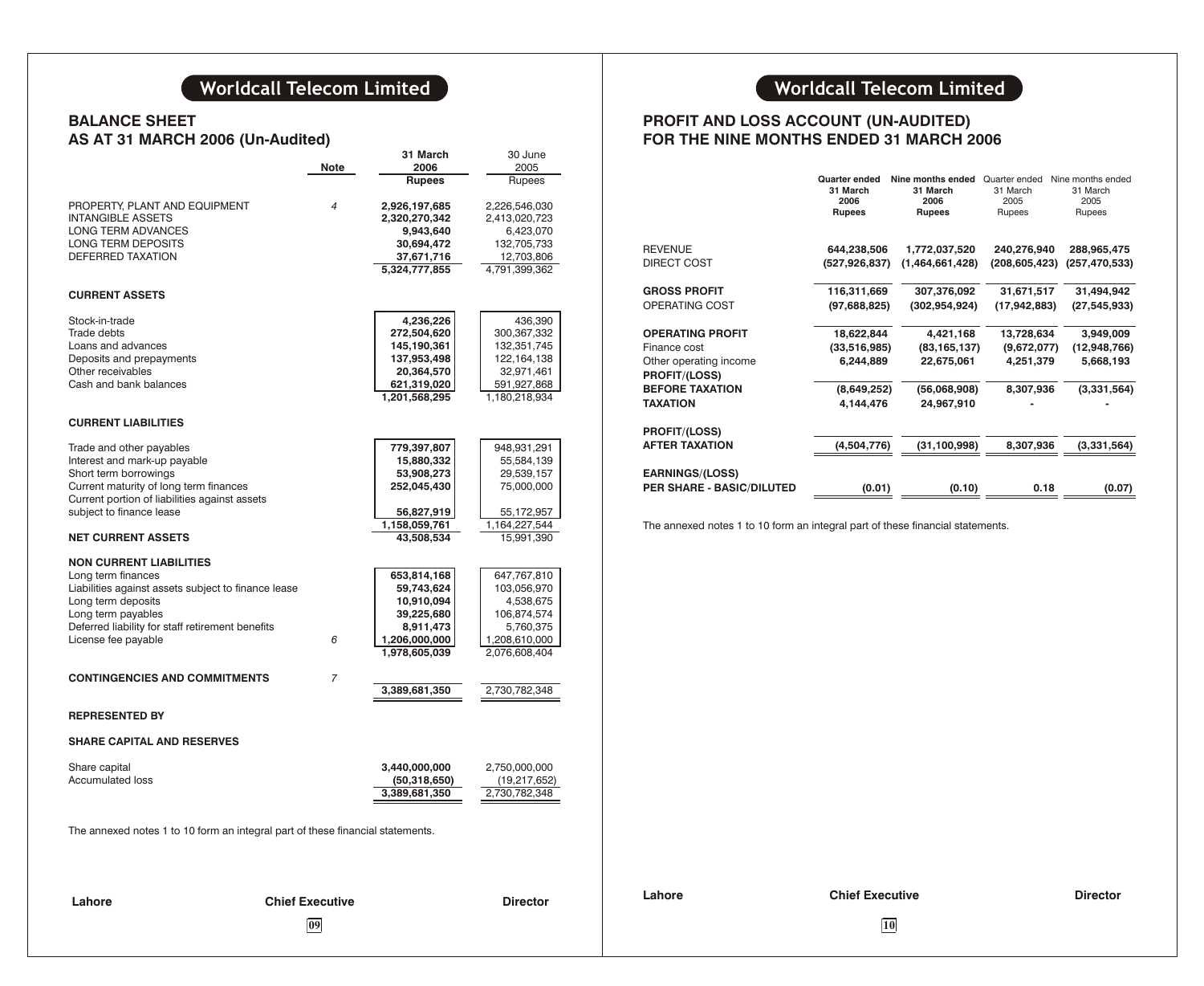## **CASH FLOW STATEMENT (UN-AUDITED) FOR THE NINE MONTHS ENDED 31 MARCH 2006**

| Cash flows from operating activities<br>Loss before taxation<br>Adjustments for non-cash and other items: | 31 March<br>2006<br>Rupees | 31 March<br>2005<br>Rupees |
|-----------------------------------------------------------------------------------------------------------|----------------------------|----------------------------|
|                                                                                                           |                            |                            |
|                                                                                                           |                            |                            |
|                                                                                                           |                            |                            |
|                                                                                                           |                            |                            |
|                                                                                                           | (56,068,908)               | (3,331,564)                |
|                                                                                                           |                            |                            |
| Depreciation and amortization                                                                             | 229,766,348                | 16,141,354                 |
| Provision for doubtful debts                                                                              | 92,349                     |                            |
| Finance cost                                                                                              | 83,165,137                 | 12,948,766                 |
| Loss on sale of fixed assets                                                                              | 764,899                    |                            |
| Provision for retirement benefits                                                                         | 3,861,626                  | 740,061                    |
|                                                                                                           | 317,650,359                | 29,830,181                 |
|                                                                                                           | 261,581,451                | 26,498,617                 |
| Adjustments for working capital items:                                                                    |                            |                            |
| (Increase)/decrease in current assets                                                                     |                            |                            |
|                                                                                                           |                            |                            |
| Stock-in-trade                                                                                            | (3,799,836)                |                            |
| Trade debts                                                                                               | 27,770,363                 | (160, 880, 983)            |
| Loans and advances                                                                                        | (47,737,726)               | 12,801,223                 |
| Deposits and prepayments                                                                                  | (15,789,360)               | (85, 531, 325)             |
| Other receivables                                                                                         | 18,255,743                 | (17, 299, 765)             |
| Increase/(decrease) in current liabilities                                                                |                            |                            |
| Trade and other payables                                                                                  | (251, 495, 646)            | 303,518,300                |
|                                                                                                           | (272, 796, 462)            | 52,607,450                 |
|                                                                                                           | (11, 215, 011)             | 79,106,067                 |
|                                                                                                           |                            |                            |
| Finance costs paid                                                                                        | (150, 866, 025)            | (22,881,420)               |
| Retirement benefits paid                                                                                  | (1,007,260)                | (29,900)                   |
| Taxes paid                                                                                                | (5,648,852)                | (374, 174)                 |
| Net cash (used in)/generated from operating activities                                                    | (168, 737, 148)            | 55,820,573                 |
|                                                                                                           |                            |                            |
| Cash flows from investing activities                                                                      |                            |                            |
| Purchase of property, plant and equipment                                                                 | (761, 737, 542)            | (916, 939, 287)            |
| Payment for intangible assets                                                                             | (3,656,000)                | (1, 230, 349, 983)         |
| Increase in short term investment                                                                         |                            | (45, 451, 405)             |
| Sale proceeds from disposal of fixed assets                                                               | 3,625,000                  |                            |
| Increase in long term advances                                                                            | (20, 570)                  | (2,843,371)                |
| Decrease/(Increase) in long term deposits                                                                 | 102,011,261                | (133,039,512)              |
|                                                                                                           |                            |                            |
| Net cash used in investing activities                                                                     | (659, 777, 851)            | (2,328,623,558)            |
|                                                                                                           |                            |                            |
| Cash flows from financing activities                                                                      |                            |                            |
| Proceeds from long term loan                                                                              | 216,324,000                | 440,200,000                |
| Repayment of long term loan                                                                               | (37,500,000)               |                            |
| Repayment of liabilities against assets subject to finance lease                                          | (41, 658, 384)             | (19,709,638)               |
| Issuance of share capital                                                                                 |                            |                            |
|                                                                                                           | 690,000,000                | 1,983,659,070              |
| Share deposit money                                                                                       |                            | 300,000,000                |
| Increase in long term deposits                                                                            | 6,371,419                  |                            |
| Net cash inflow from financing activities                                                                 | 833,537,035                | 2,704,149,432              |
|                                                                                                           |                            |                            |
| Net increase in cash and cash equivalents                                                                 | 5,022,036                  | 431,346,447                |
| Cash and cash equivalents at the beginning of the period                                                  | 562,388,711                | 25,003,480                 |
| Cash and cash equivalents at the end of the period                                                        | 567,410,747                | 456,349,927                |
| Cash and Cash equivalent comprised the following:                                                         |                            |                            |
|                                                                                                           |                            |                            |
| Cash and bank balances                                                                                    | 621,319,020                | 485,161,886                |
| Short term running finances                                                                               | (53,908,273)               | (28, 811, 959)             |
|                                                                                                           | 567,410,747                | 456,349,927                |
|                                                                                                           |                            |                            |

## **STATEMENT OF CHANGES IN EQUITY (UN-AUDITED) FOR THE NINE MONTHS ENDED 31 MARCH 2006**

|                              | Share capital | <b>Share Deposit</b>          | Accumulated                    |                        |
|------------------------------|---------------|-------------------------------|--------------------------------|------------------------|
|                              | <b>Rupees</b> | <b>Money</b><br><b>Rupees</b> | profit/(loss)<br><b>Rupees</b> | Total<br><b>Rupees</b> |
|                              |               |                               |                                |                        |
| Balance as at 30 June 2004   | 35,000        | 256,305,930                   |                                | 256,340,930            |
| Share deposit money received |               | 2,283,659,070                 |                                | 2,283,659,070          |
| Issuance of share capital    | 2,239,965,000 | (2,239,965,000)               |                                |                        |
| Net loss for the period      |               |                               | (3,331,564)                    | (3,331,564)            |
| Balance as at 31 March 2005  | 2,240,000,000 | 300,000,000                   | (3,331,564)                    | 2,536,668,436          |
| Share deposit money received |               | 210,000,000                   |                                | 210,000,000            |
| Issuance of share capital    | 510,000,000   | (510,000,000)                 |                                |                        |
| Net loss for the period      |               |                               | (15,886,088)                   | (15,886,088)           |
| Balance as at 30 June 2005   | 2,750,000,000 |                               | (19, 217, 652)                 | 2,730,782,348          |
| Share deposit money received |               | 690,000,000                   |                                | 690,000,000            |
| Issuance of share capital    | 690,000,000   | (690,000,000)                 |                                |                        |
| Net loss for the period      |               |                               | (31, 100, 998)                 | (31, 100, 998)         |
| Balance as at 31 March 2006  | 3,440,000,000 |                               | (50, 318, 650)                 | 3,389,681,350          |
|                              |               |                               |                                |                        |

The annexed notes 1 to 10 form an integral part of these financial statements.

**Lahore Chief Executive Director**

```
Lahore Chief Executive Director
```
**11 12**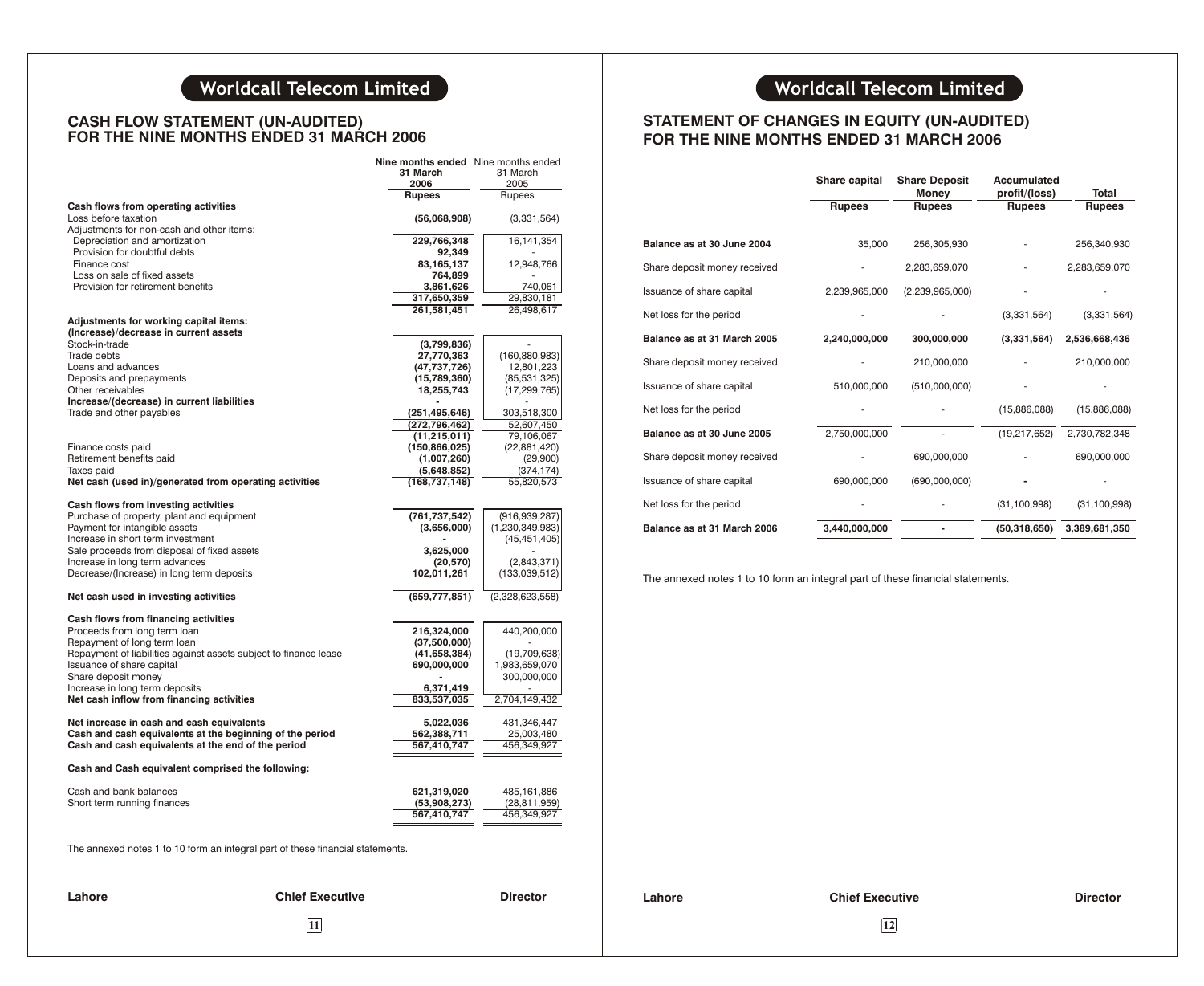## **NOTES TO THE ACCOUNTS (UN-AUDITED) FOR THE NINE MONTHS ENDED 31 MARCH 2006**

### **1. The Company and its operations**

Worldcall Telecom Limited ("WTL" or "the Company") was incorporated in Pakistan on 15 March 2001 as public limited company under the Companies Ordinance, 1984. The principal activities of the Company are to provide Wireless Local Loop ("WLL") and Long Distance & International ("LDI") services in Pakistan under licenses from Pakistan Telecommunications Authority. The Registered Office of the Company is located at 103 C-II, Gulberg III, Lahore.

### **2. Basis of Presentation**

These financial statements are being presented in condensed form in accordance with the requirements of International Accounting Standard-(IAS)-34 "Interim Financial Reporting". These financial statements are un-audited and are being submitted to shareholders, as required under section 245 of the Companies Ordinance,1984.

### **3. Accounting Policies**

The Accounting policies and method of computation adopted for the preparation of these accounts are the same as those applied in preparation of accounts for the preceding year ended 30 June 2005, except for changes disclosed in the half yearly accounts ended December 31, 2005.

|     |                                                 | <b>Note</b> | 31 March<br>2006<br><b>Rupees</b> | 30 June<br>2005<br><b>Rupees</b> |
|-----|-------------------------------------------------|-------------|-----------------------------------|----------------------------------|
| 4.  | <b>Property, Plant and Equipment</b>            |             |                                   |                                  |
|     | Property, plant and equipment                   | 4.1         | 2,926,197,685                     | 2,226,546,030                    |
| 4.1 | Opening book value                              |             | 2,226,546,030                     | 196,188,039                      |
|     | Add: Additions/transfers during the period/year | 4.1.1       | 2,662,395,433                     | 2,813,646,804                    |
|     |                                                 |             | 4,888,941,463                     | 3,009,834,843                    |
|     | Transfers from capital work in progress (CWIP)  |             |                                   |                                  |
|     | during the period/year                          |             | (1,791,849,348)                   | (742, 584, 336)                  |
|     | Disposals for the period/year                   |             | (5,602,191)                       | (1,613,980)                      |
|     | Depreciation charged during the period/year     |             | (165, 292, 239)                   | (39,090,497)                     |
|     |                                                 |             | 2,926,197,685                     | 2,226,546,030                    |
|     | 4.1.1 Breakup of additions                      |             |                                   |                                  |
|     | Lease hold improvements                         |             | 15,730,814                        | 196,010                          |
|     | Plant and machinery- Additions                  |             | 64,742,279                        | 26,564,118                       |
|     | -Transfers from CWIP                            |             | 1,791,849,348                     | 742,584,336                      |
|     | Office equipment                                |             | 880,575                           | 1,601,198                        |
|     | Lab equipment                                   |             | 4,601,447                         | 318,873                          |
|     | Computers                                       |             | 5,890,813                         | 8,031,230                        |
|     | Furniture and fixtures                          |             | 146,760                           | 399,960                          |
|     | Vehicles                                        |             | 4,279,869                         | 50,894,818                       |
|     | Capital work in progress                        |             | 774,273,528                       | 1,983,056,261                    |
|     |                                                 |             | 2,662,395,433                     | 2,813,646,804                    |
|     | <b>Disposals</b>                                |             |                                   |                                  |
|     | Vehicles-WDV                                    |             | (5,602,191)                       | (1,613,980)                      |
|     |                                                 |             |                                   |                                  |

## **Worldcall Telecom Limited Worldcall Telecom Limited**

#### **5. Transactions with Related Parties**

Related parties comprise of Directors, key management personnel, major shareholders and associated companies. Transaction with related parties other than remuneration and benefits to key management personnel under the terms of their employment are as follows:

|                                                     | 31 March<br>2006 | 31March<br>2005 |
|-----------------------------------------------------|------------------|-----------------|
|                                                     | <b>Rupees</b>    | <b>Rupees</b>   |
| Worldcall Multimedia Limited                        |                  |                 |
| Internet and Bandwidth services received            | 4,652,697        | 1,394,500       |
| Mark-up charged                                     | 37,596           | 31,496          |
| Advertisement                                       | 2,470,073        | ÷,              |
| Call termination charges                            | 1,589,821        |                 |
| Revenue                                             | 1,552,588        |                 |
| Dark fiber maintenance charges                      | 668,671          | ÷,              |
| <b>CATV</b> services                                | 6,300            | 10,150          |
| <b>Worldcall Broadband Limited</b>                  |                  |                 |
| Mark-up expense                                     | 298,353          | 1,805,473       |
| Group pool expenses charged by                      |                  | 964,361         |
| Group pool expenses charged to                      |                  | 1,945,408       |
| Call termination charges                            | 4,152,026        | ٠               |
| Revenue                                             | 9,727,503        |                 |
| Equipment transferred                               |                  | 70,153,072      |
| <b>Worldcall Communications Limited</b>             |                  |                 |
| <b>Consultancy Services</b>                         |                  | 20,000,000      |
| Mark-up expense                                     | 1,385,737        | 2,239,129       |
| Group pool expenses                                 |                  | 6,358,056       |
| Distribution Commission                             | 12,847,570       |                 |
| Revenue                                             | 298,876,265      |                 |
| Cross corporate guarantee                           | 200,000,000      | 780,000,000     |
| <b>First Capital Securities Corporation Limited</b> |                  |                 |
| Consultancy services received                       | 8,500,000        | 13,600,000      |
| <b>Total Media Limited</b>                          |                  |                 |
| Advertisement                                       | 499,998          |                 |
| Revenue                                             | 56,052           |                 |
| <b>Media Times (Pvt) Limited</b>                    |                  |                 |
| Advertisement                                       | 5,144,680        |                 |
| Revenue                                             | 149,839          |                 |

The Company continues to have a policy whereby all transactions with related parties are entered into arm's length generally determined in accordance with "Comparable Uncontrolled Price Method".